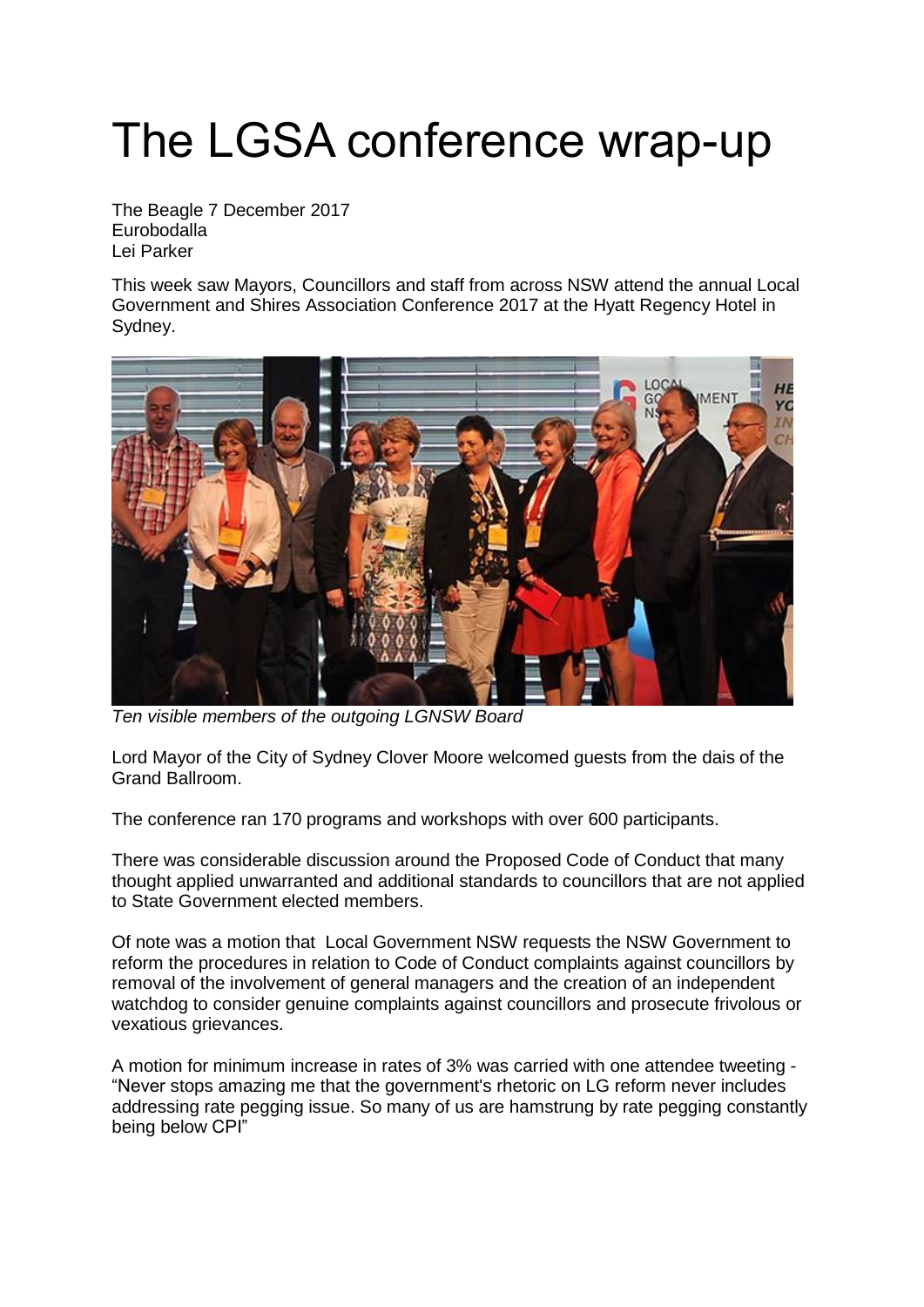Councillors heckled Acting Premier John Barilaro as he tried to justify the NSW stadiums multi-billion dollar outlay during his address. For the audience it just didn't work, and he received boo's for his efforts. Around the room were the rumbled tones of the words "Hospitals? Schools? Libraries? Transport?"



He did however add "we must put constitutional recognition of local government back on the agenda".

The room broke out in applause during a later presentation by Peter Primrose MLC Shadow Minister for Local Government when he reaffirmed NSW Labor's commitment to schools & hospitals rather than stadiums.



On the issue of amalgamations Peter Primrose pledged that a Labor Government will not force further amalgamations and would allow voluntary demerging.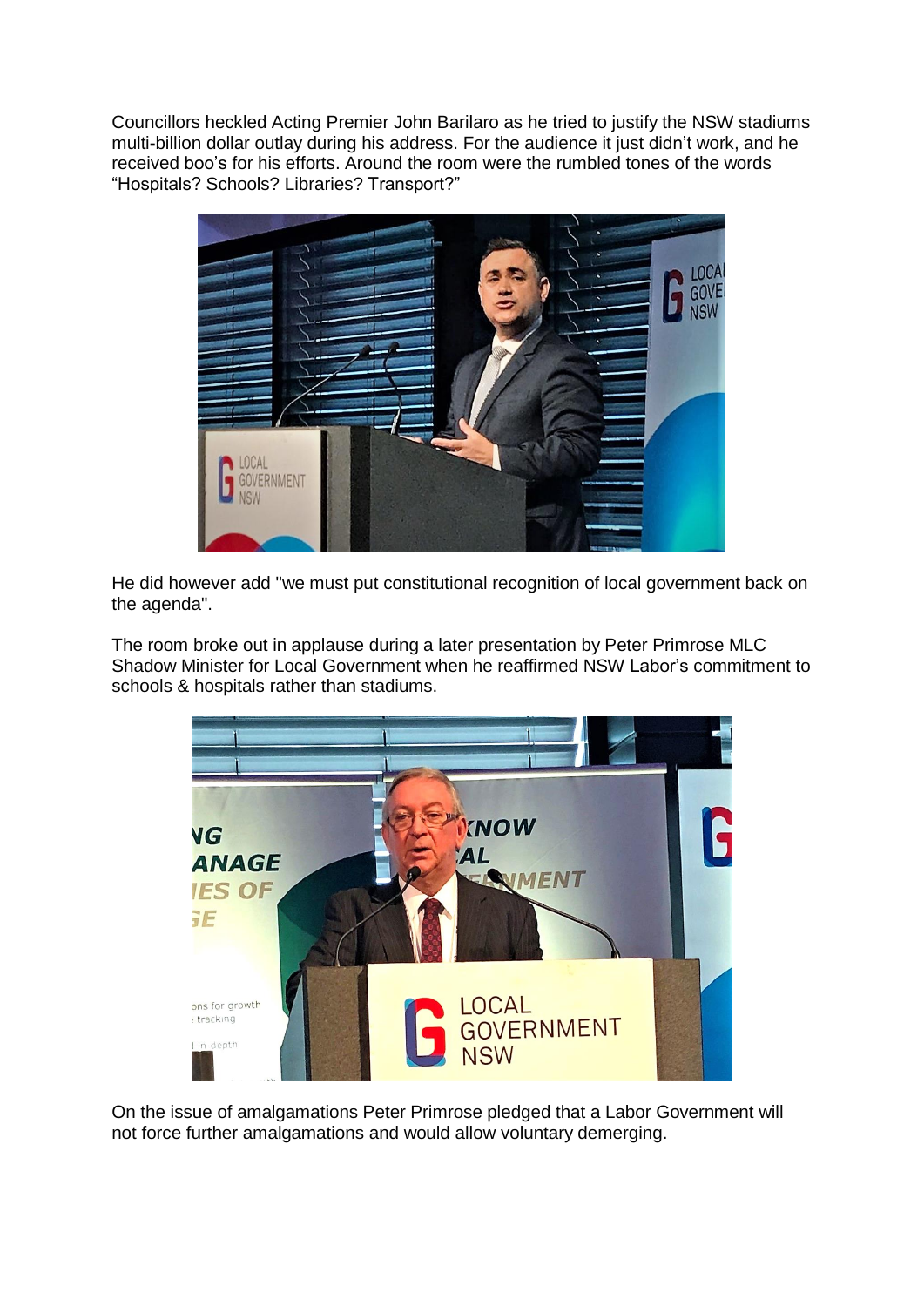Local Government Minister Gabrielle Upton announced a new uniform meeting code for councils, including mandatory webcasting.



"If it's good enough for State Parliament it's good enough for councils," she said.

It was tweeted by several observers that it was extremely disappointing to have the Liberal Minister for Local Government address over 400 councillors and mayors throughout NSW at the annual local government conference and refuse to take any questions from delegates.

"Stop talking at us and start listening" one tweeted.



Recycling seemed to be a flowing theme through the conference with guest speaker Annabel Crabbe saying "In 10 years, we've enjoyed 6 PMs - the most effective recycling